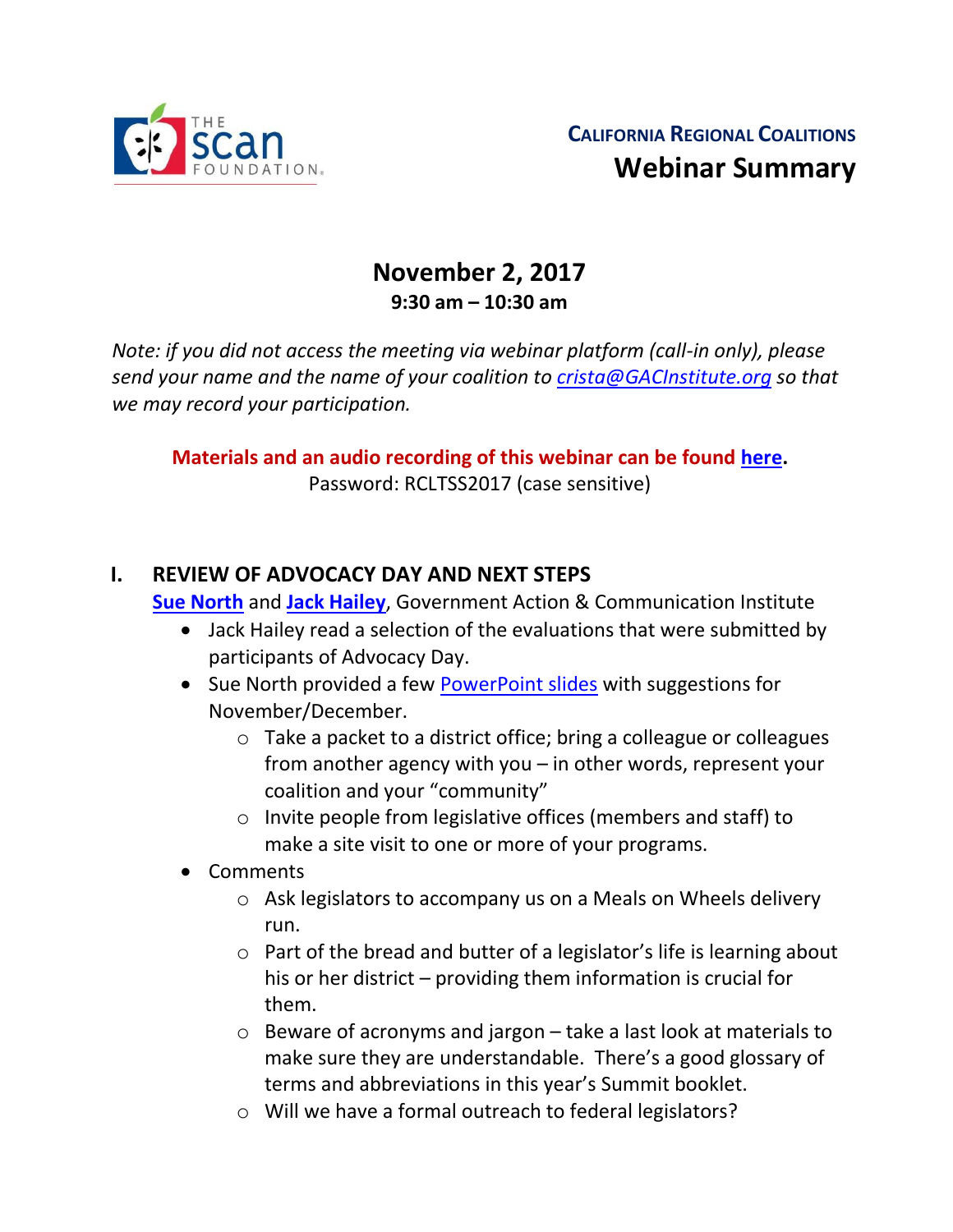- Response: The California Collaborative does review federal issues and regional coalitions members are welcome to join in those conversations. Also, any action that the Collaborative takes will be reflected on its website - [www.ccltss.org](http://www.ccltss.org/) – and through the regional coalition listserve.
- Sue North thanks the planning committee who worked on the Advocacy Day.
- Laurel Mildred: The evaluations are definitely moving along our cooperative agenda among Collaborative and regional coalitions

### **II. UPDATES FROM REGIONAL COALITIONS**

- **[Carolyn Nava,](mailto:evan@actionctr.org) Diversability Advocacy Network (Chico)** 
	- o Focus is on health plan concerns and developing a strategy to get Anthem/Blue Cross to be more collaborative and engaged in more community dialogue. They are also looking at hospital discharge planning to build the discharge planners' awareness of local services. We have a new social media presence.

#### • **[Brandi Orton,](mailto:borton@sbssla.org) Los Angeles Aging Advocacy Coalition**

- $\circ$  Building a local action team with a couple of sub-groups those focusing on homeless older adults and those focusing on vulnerable at-risk older adults. These groups are focusing locally and at the state level (e.g., working on housing with LeadingAge). Integration of health and services with housing is needed. Within the effort to assist homelessness, there is a need to alter the assessment individuals go through. Also starting the planning for our summit on aging. Last year we brought labor and business to the table; this year, that effort is expanding.
- **[Allison Yant,](mailto:clayk@seniorscouncil.org) Monterey Bay Aging and Disability Resource Coalition**
	- o We had an all-day event in Monterey County with ADRC and AAA in September. We heard from LeadingAge and from a housing/health care expert. Breakout groups in the afternoon and a closing session with elected officials (120 participants). Developed action steps and leaders for each of the work groups with follow up in November. Also, in Santa Cruz County was a "solutions summit." They have workgroups as well and a follow up calendar. In the coming year, there is a goal of a summit of some kind in San Benito County.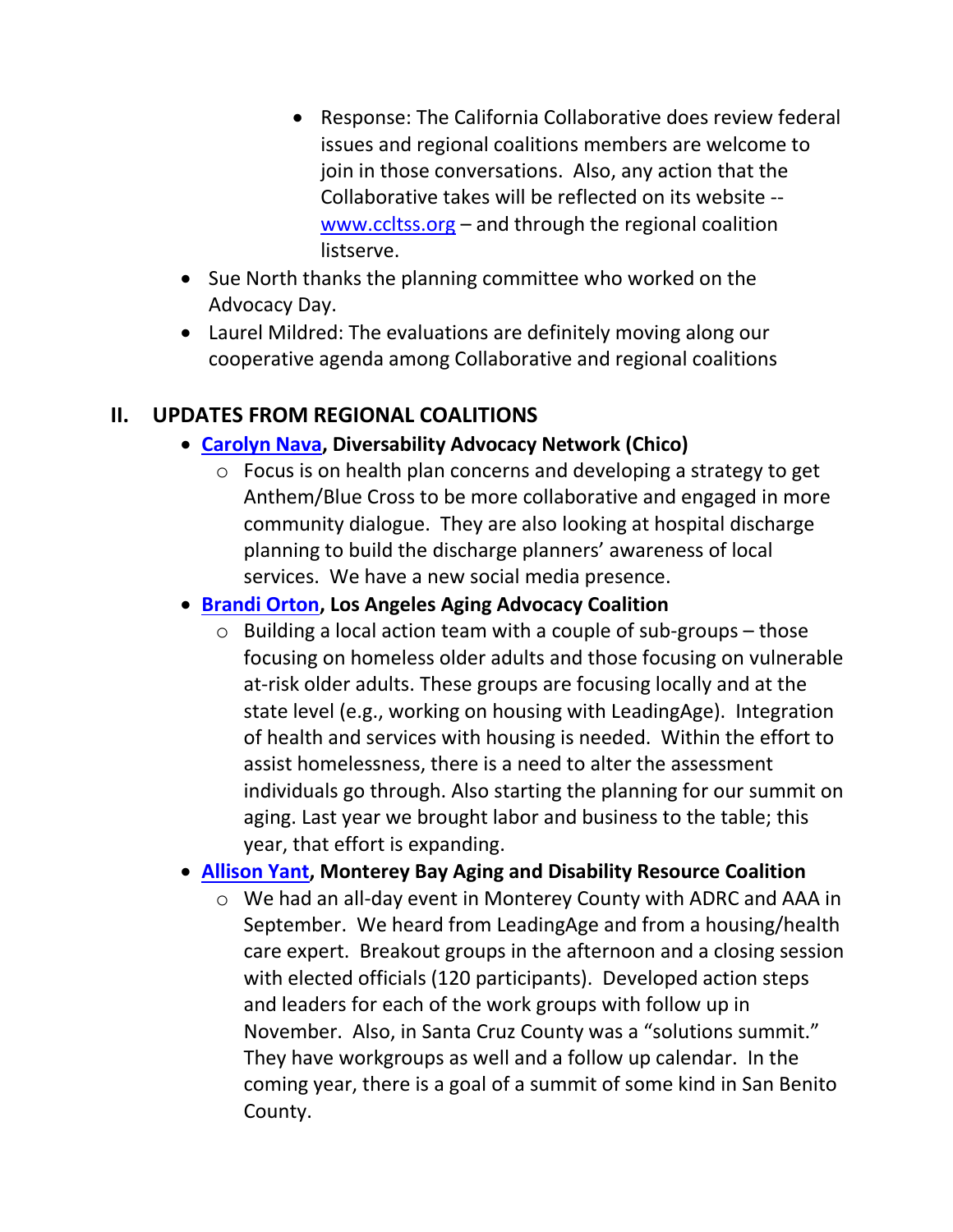#### • **[Jan Lemucchi](mailto:jan@ilcofkerncounty.org) LTSS Workgroup of Kern County**

 $\circ$  This has been a growth year for our coalition. Working with the Central Valley coalition on Advocacy Day may lead to more cooperative ventures from Fresno to Kern. Met with a local assembly member in his office and shared a transportation challenge with him that they will also share with city council members and members of the board of supervisors. The coalition may go through a name change, too.

#### **III. ANNOUNCEMENTS FROM THE SCAN FOUNDATION**

**[Kali Peterson,](mailto:KPeterson@thescanfoundation.org)** Program Officer, The SCAN Foundation

- Reflections on the pride and excitement around Advocacy Day Mark's kick off remark, the well-organized nature of the event, and the depth of effort by regional coalition representatives during the day.
- TSF calls to each coalition have begun check with your team leader if you would like details.
- Review of Q7 reports will happen this week.
- Thank you to everyone for their participation in the annual Summit.

#### **Participants (49)**

| <b>Coalition</b>                                                 | Representative(s)                             |
|------------------------------------------------------------------|-----------------------------------------------|
| Aging and Disability Coalition of Lake and Mendocino<br>Counties |                                               |
| Aging Services Collaborative of Santa Clara County               | <b>Marilou Cristina</b><br><b>Sheri Burns</b> |
| Bay Area Senior Health Policy Coalition                          | Katherine Kelly                               |
| <b>Central Valley LTSS Coalition</b>                             |                                               |
| Community Living Implementation Council of Nevada<br>County      | Ana Acton                                     |
| Contra Costa Advisory Council on Aging                           | Lorna Van Ackeren<br>Debbie Toth              |
| Diversability Action Network (Chico)                             | Carolyn Nava                                  |
| Independent Living Workgroup of Kern County                      | Jan Lemucchi                                  |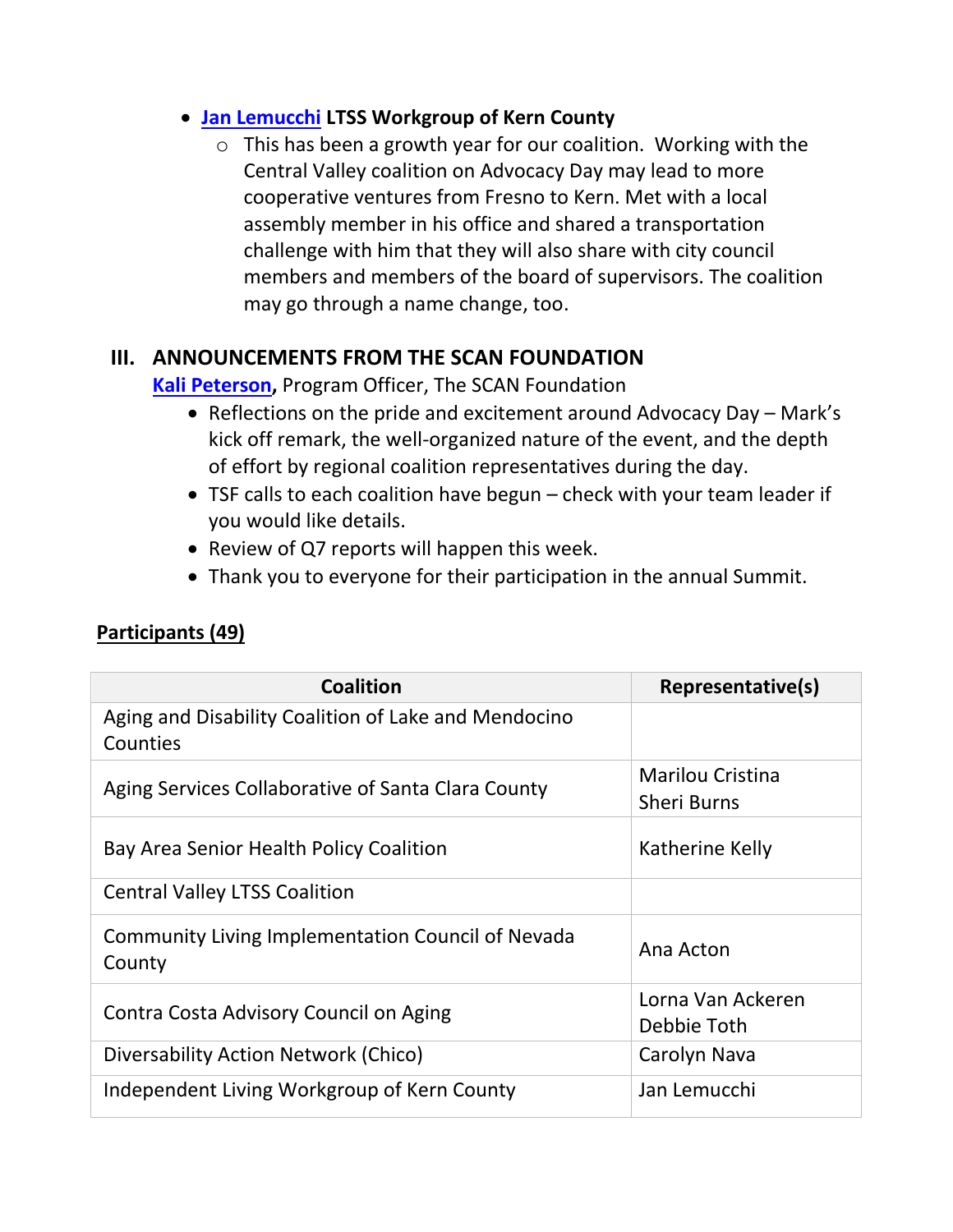| <b>Inland Empire LTSS Coalition</b>                          | Paul Van Doren<br><b>Terry Lee</b><br>Michael Knight<br>Ben Jauregui               |
|--------------------------------------------------------------|------------------------------------------------------------------------------------|
| Los Angeles Aging Advocacy Coalition                         | Kelly Honda<br><b>Brandi Orton</b>                                                 |
| Monterey Bay Aging and Disability Resource Coalition         | Elsa Quezada<br><b>Allison Yant</b>                                                |
| San Mateo County New Beginning Coalition                     | Marilyn Baker-Venturini<br>Cristina Ugaitafa                                       |
| Santa Barbara County Adult and Aging Network                 | Cheri Jasinski                                                                     |
| <b>Orange County Aging Services Collaborative</b>            |                                                                                    |
| <b>Placer County Aging and Disability Resource Coalition</b> | <b>Eldon Luce</b>                                                                  |
| San Diego Long Term Care Integration Project                 | Amy Kalivas<br>Kristen Smith                                                       |
| San Francisco Long Term Care Coordinating Council            | Valerie Coleman<br><b>Mark Burns</b>                                               |
| The Senior Coalition of Stanislaus County                    | Maria Profeta                                                                      |
| Senior Services Coalition of Alameda County                  | <b>Tracy Murray</b><br>Patricia Osage<br><b>Ron Halog</b><br><b>Wendy Peterson</b> |
| Ventura County Hospital to Home Alliance                     | Sue Tatangelo<br><b>Bonnie Subira</b>                                              |
| <b>Yolo Healthy Aging Alliance</b>                           | <b>Fran Smith</b><br>Sheila Allen<br>Pam Miller                                    |
| Guests                                                       | Daniel Gaytan<br>Lisa Hensley<br>Kathy Johnson                                     |
| The SCAN Foundation                                          | Kali Peterson                                                                      |